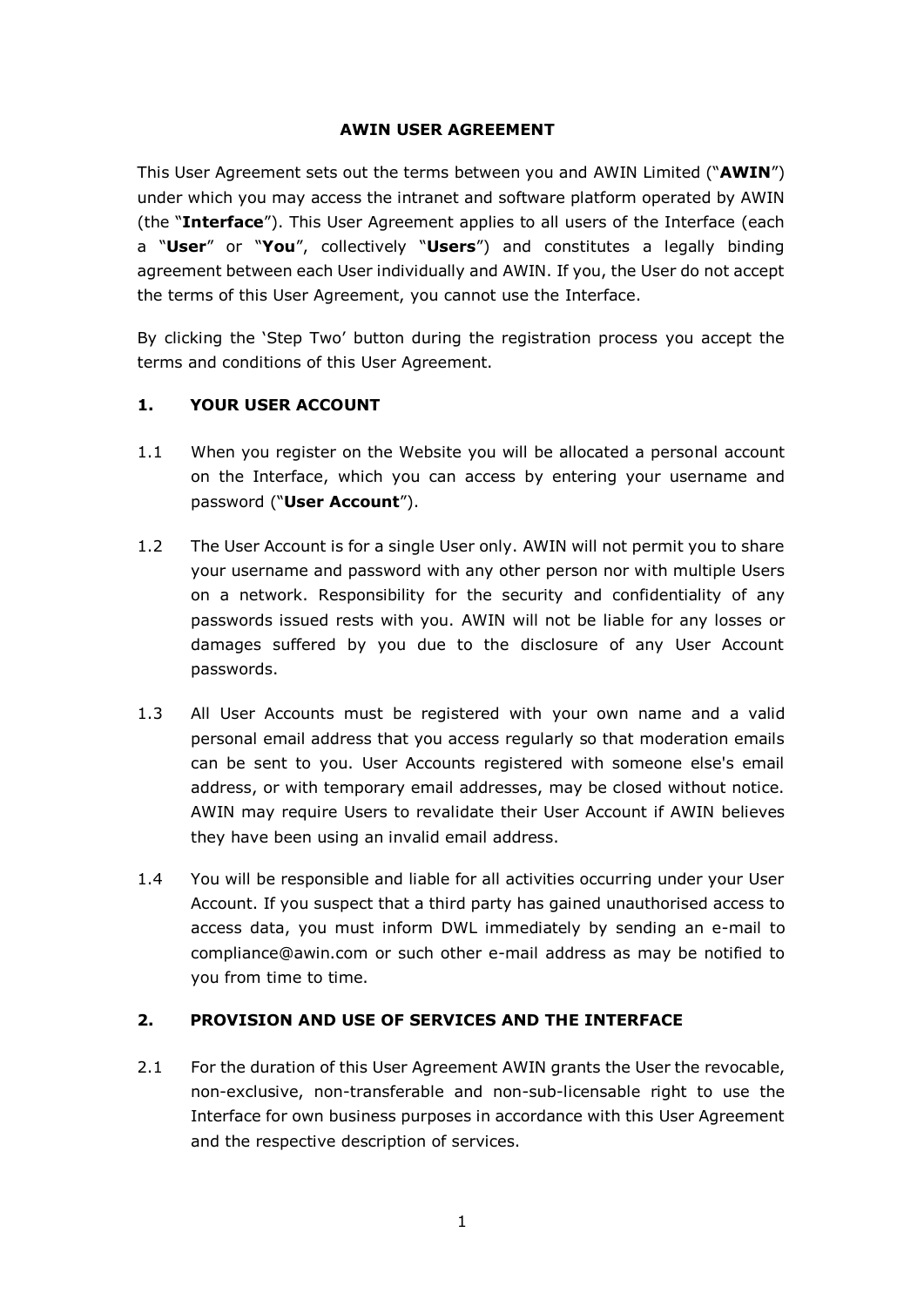- 2.2 The Interface may from time to time provide certain services which enable Users to submit information, statements, content, documents, ideas, concepts, techniques or data ("**Content**") to the Interface ("**Interactive Services**").
- 2.3 AWIN is under no obligation to oversee, monitor or moderate any Interactive Services AWIN provides on the Interface, and AWIN expressly excludes liability for any loss or damage arising from the use of any Interactive Services by a User in contravention of AWIN's content standards, whether the service is moderated or not.
- 2.4 AWIN has no obligation to verify the identity of any Users when they are connected to the Interface or to supervise the Content which has been provided by Users.
- 2.5 Although some Interactive Services may allow you to choose to hide Content you submit from certain classes of other Users ("**Privacy Settings**"), AWIN cannot guarantee that any of these Privacy Settings will be effective or that Content subject to these Privacy Settings will not be made generally and publicly available by other Users or by third parties. AWIN will however, use commercially reasonable efforts to control the display of Content that is restricted by the Privacy Settings to other Users in accordance with the Privacy Settings you have chosen.
- 2.6 If you submit Content AWIN cannot guarantee that other Users of the Interface will not use the Content you have submitted. Therefore, if you have Content that you would like to keep confidential and/or do not want others to use, do not submit it to an Interactive Service or to any other part of the Interface. AWIN is not responsible for the misuse or misappropriation by other Users of the Interface of any Content submitted by you to an Interactive Service.
- 2.7 Please note that certain Content which you may choose to submit to AWIN's Interactive Services or to any other part of this Interface may reveal personal information about you ("**Personal Data**"). Any Personal Data is provided voluntarily and with your consent for its use, storage, disclosure and possible transfer out of the EU.
- 2.8 Prior to submitting Content to the Interface, you must consider and decide, yourself, the extent to which you wish to reveal Personal Data about yourself to the large community of other Users of this Interface, and to AWIN, and you must not communicate any Content which could be harmful to you if disclosed, processed or published in any way. Any Personal Data provided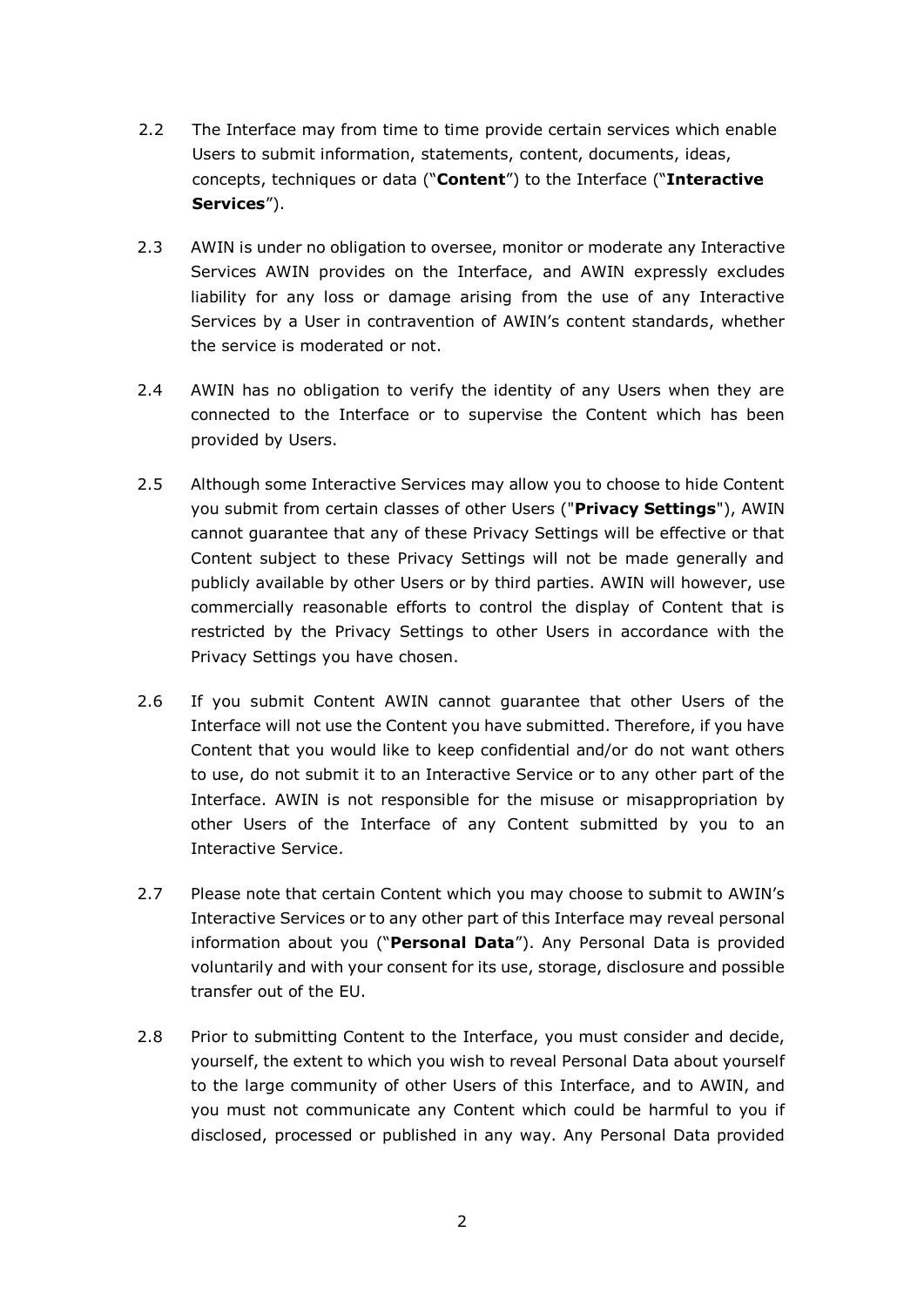by you is given at your own discretion for all purposes and without expectation of protection or privacy.

## **3. PROHIBITED USES**

This Interface is to be used for lawful purposes only. You may not use the Interface:

- 3.1 if you are under the age of 18;
- 3.2 in any way that is unlawful or fraudulent, or has any unlawful or fraudulent purpose or effect or that breaches any applicable local, national or international law or regulation;
- 3.3 to transmit, or procure the sending of, any unsolicited or unauthorised advertising or promotional material or any other form of solicitation, marketing, transaction, video, photo, sound, notice or advice;
- 3.4 to knowingly transmit any data, send or upload any Content that contains viruses, Trojan horses, worms, time-bombs, keystroke loggers, spyware, adware or any other harmful programs or similar computer code designed to adversely affect the operation of any computer software or hardware;
- 3.5 to reproduce, duplicate, copy or re-sell any part of the Interface in contravention of the terms of this User Agreement; and
- 3.6 to interfere with, cause damage or disrupt:
	- (i) any part of the Interface;
	- (ii) any equipment or network on which the Interface is stored;
	- (iii) any software used in the provision of the Interface; or
	- (iv) any equipment or network or software owned or used by any third party.

# **4. TERMINATION AND FURTHER ACTION**

4.1 Either party may terminate the User Agreement at any time. Termination of the User Agreement shall automatically result in the withdrawal of all authorizations and rights of use of the User as well as the access to the Interface.